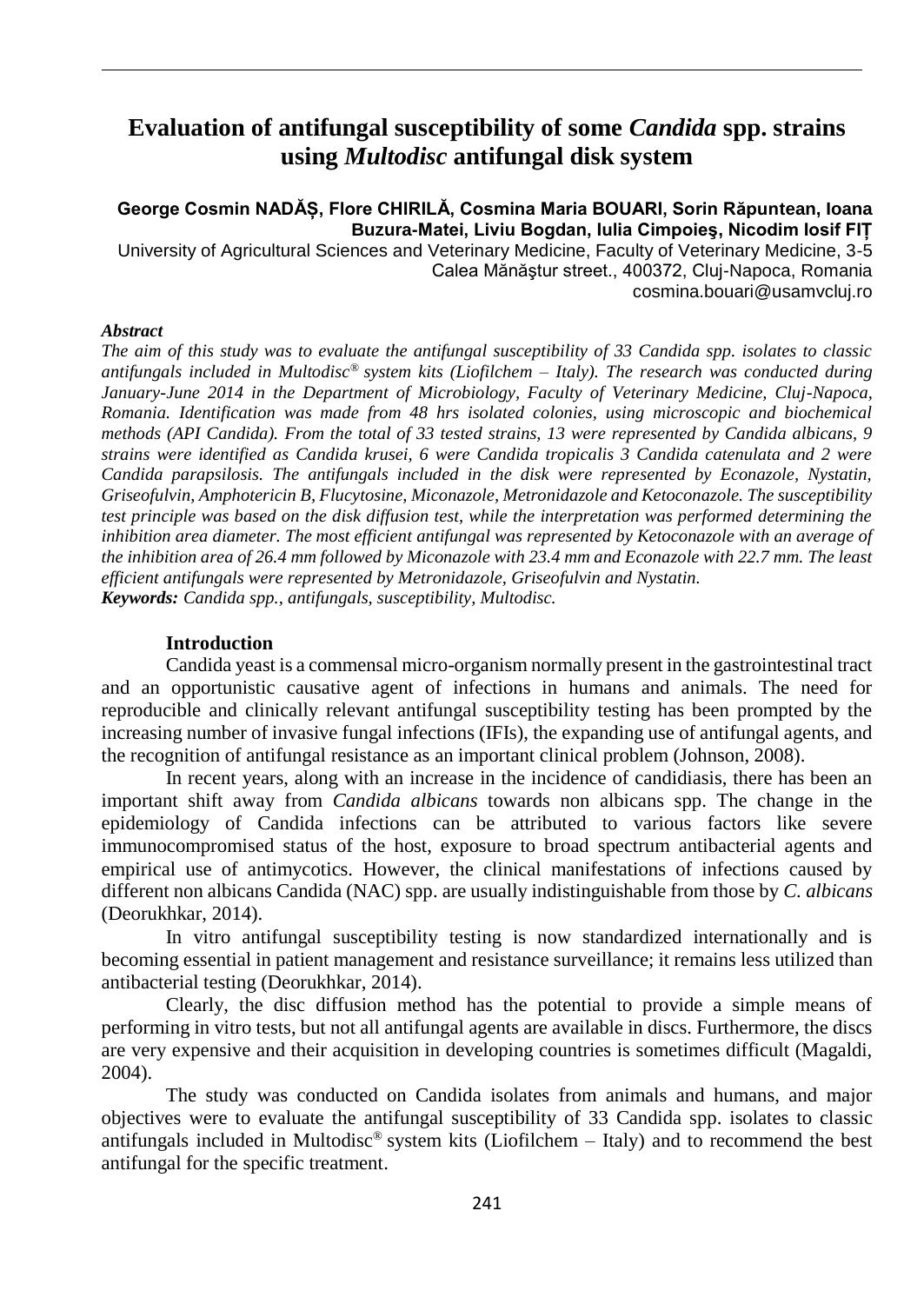## **Materials and methods**

The researches of this study were conducted during January-June 2014 in the Laboratory of Microbiology, Faculty of Veterinary Medicine in Cluj-Napoca. A total of 33 Candida specimens isolated from animals with different pathologies (otitis, pharyngitis, mastitis), humans, and strains that contaminated diverse culture media, were included in this study. Candida tested strains were isolated from samples of mastitic cow milk, ear discharge from dogs with otitis, throat swabs from human subjects tonsillitis, urine samples from women with cystitis, faecal samples from hens and pigeons, ruminal fluid samples from cows, various strains that contaminated the culture media, throat swab samples from dogs and cosmetic products. Identification was made from 48 hrs isolated colonies, using microscopic and biochemical methods (API Candida).

Pure culture 48 hrs old well isolated yeast colonies were suspended in 5 ml of a sterile physiological solution until 0.5 McFarland turbidity is reached. A sterile swab was immersed in the suspension broth and then squeezed on the wall of the test tube to eliminate excess fluid. The swab was dragged along the surface of a SDA agar plate as to produce even growth. Antifungals included in the ring were represented by Econazole (ECN -  $10\mu$ g), Nystatin (NY – 100 I.U.), Griseofulvin (GF - 10µg), Amphotericin B (AMB - 20µg), Flucytosine (FY - 1µg), Miconazole (MCL - 10µg), Metronidazole (MTZ - 10µg) and Ketoconazole (KCA - 10µg). The Multodisc<sup>®</sup> ring was positioned within 15 minutes from inoculation of the plates, pressing them with sterile pliers on the surface of the agar and then incubated at  $35^{\circ}C +1/2^{\circ}$  for 20-24 hours.

After incubation, the plates are examined; the inhibition halos around each disc are examined and compared with the standard inhibition haloes: in this way, the microorganisms are defined as being susceptible, intermediate or resistant to the tested antifungal agents.

## **Results and discussions**

From the total of 33 tested strains, 13 were represented by *Candida albicans*, 9 strains were identified as *Candida krusei*, 6 were *Candida tropicalis* 3 *Candida catenulata* and 2 were *Candida parapsilosis*.

Susceptibility test principle was based on the disk diffusion test, while the interpretation was performed determining the inhibition area diameter. The interpretation was performed individually for each antifungal and yeast strain, and then the average of inhibition area was determined for each antifungal. Where total resistance was observed, the value considered for the calculation was zero. The most efficient antifungal was represented by Ketoconazole with an average of the inhibition area of 26.4 mm, followed by Miconazole with 23.4 mm and Econazole with 22.7 mm. The least efficient antifungals were represented by Metronidazole with 12.3 mm, Griseofulvin with 9.11 and Nystatin with 8.32 mm.



Fig. 1. Candida krusei strain identification – API Candida gallery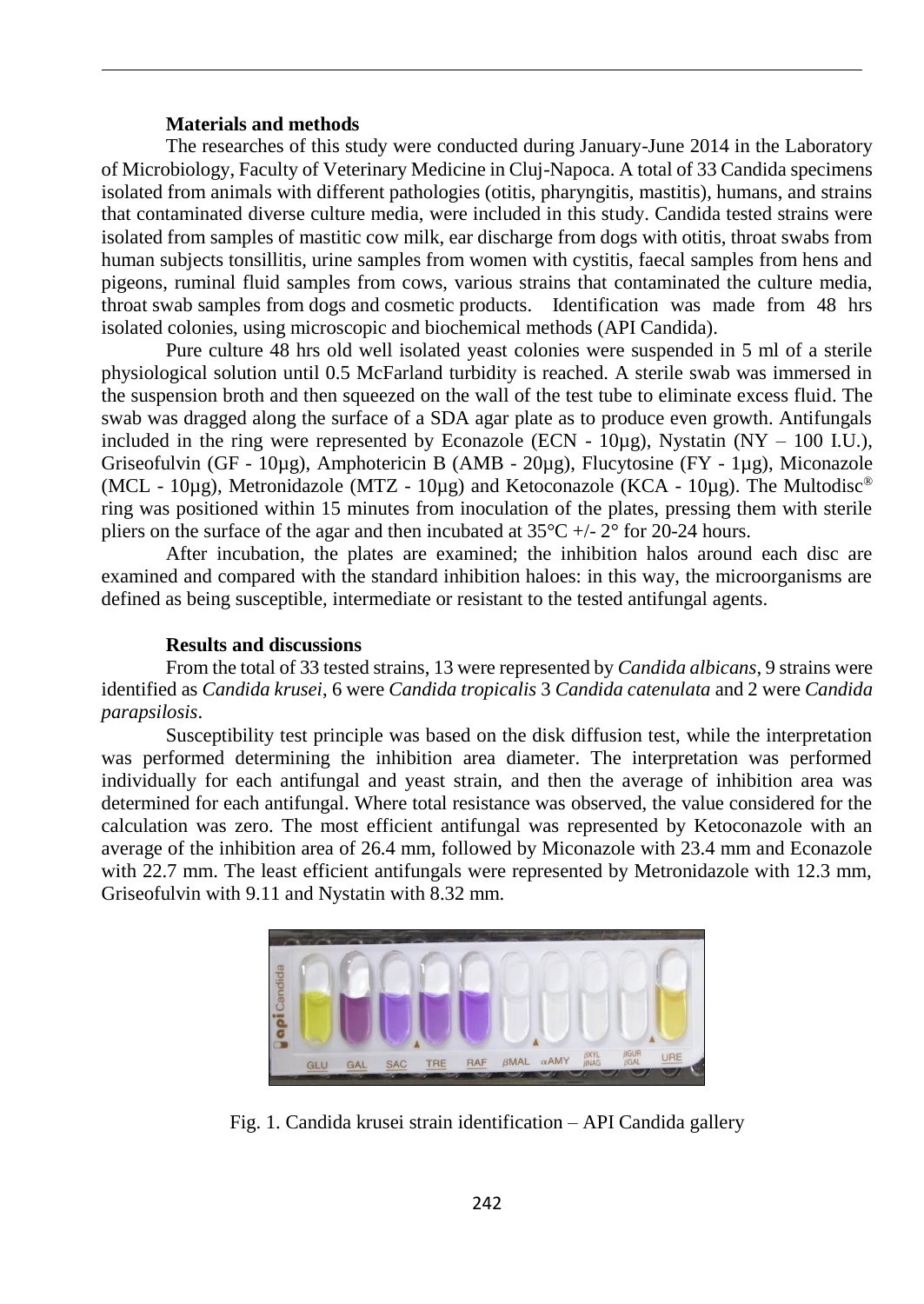

Fig. 2. Susceptibility testing for strain 23 A - *Candida albicans*



Fig. 3. Susceptibility testing for strain LM - 2 - *Candida krusei*



Fig. 4. Susceptibility testing for strain 171 S - *Candida tropicalis*



Fig. 5. Susceptibility testing for strain 4 Cand. - *Candida parapsilosis*

The results are in agreement to the studies of Giri, 2014, that on 39 Candida isolated obrained resistence patterns for fluconazole, ketoconazole and amphotericin B. The disk-diffusion method can offer a good level of sensitivity if the technique is performed by CLSI standards.

Comparing the results of Multodisc® test with the results of Etest, is observed that fluconazole is generally recommended as a therapeutic choice for systemic candidiasis, but amphotericin B does not have the same efficiency against Candida isolated in Cluj-Napoca compared to human patients with oral candidiasis (Song, 2015).

#### **Conclusions**

The researches on identification of *Candida spp*. isolates from animals and humans in Cluj county area and the sensitivity of these strains to antifungal resulted in the following conclusions: